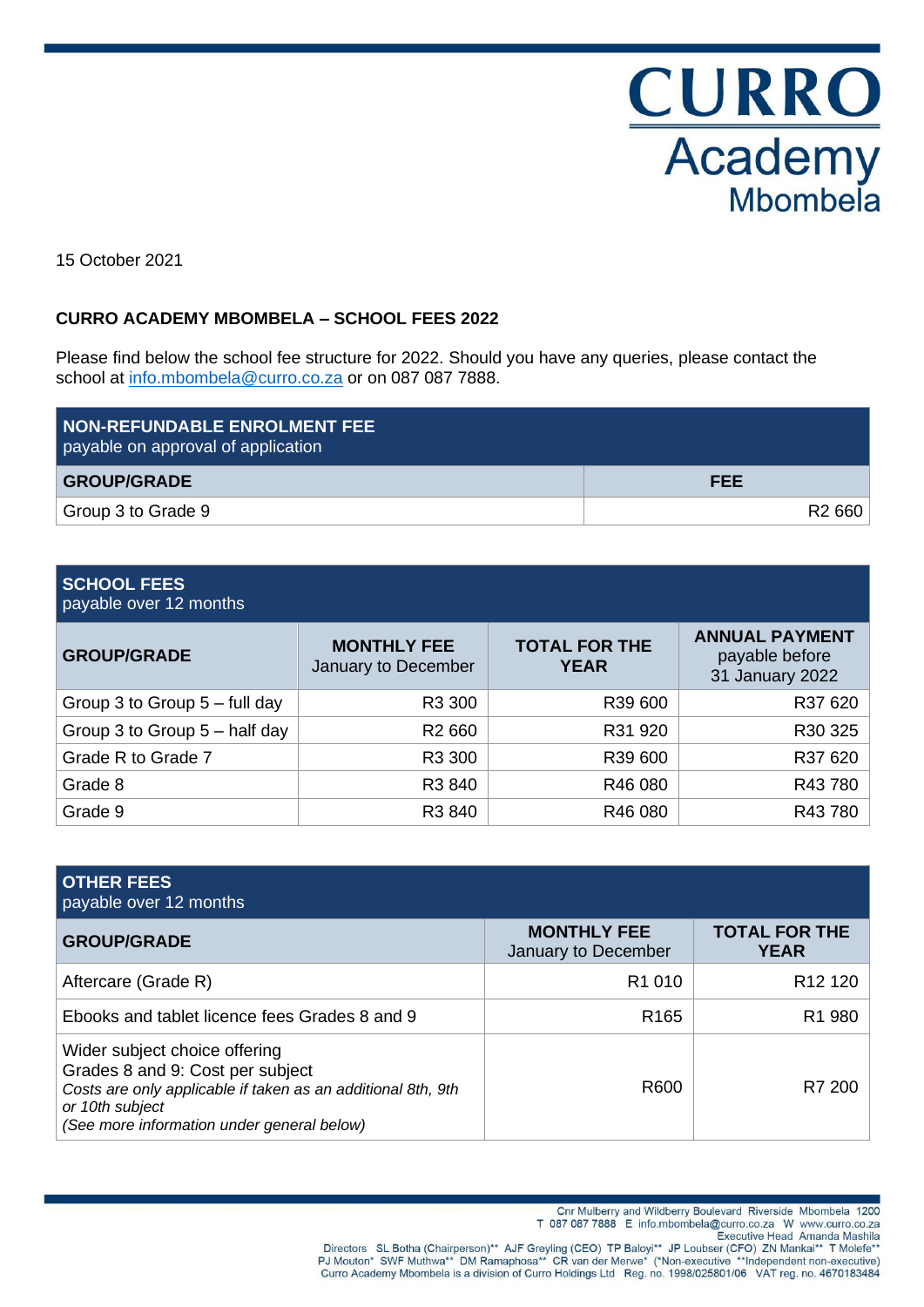

## **PAYMENT METHODS 2022**

Method 1 Annual payment in advance, due by 31 January 2022.

Method 2 Debit-order payments, which can be scheduled monthly in advance x 12 months on or about the 2nd, 16th or 26th of each month.

**YOUR FAMILY CODE IS REQUIRED AS THE REFERENCE FOR ALL PAYMENTS.**

Please note that **cash is not accepted as a form of payment for fees** at the school.

## **DEBIT-ORDER COMPLETION**

If you are not yet paying by debit order, we request that you do so as soon as possible since this substantially reduces the administrative burden to identify deposits into our bank account and allocate to the correct learner accounts. We rely on predictable monthly cash flows to manage our affairs.

Please complete a debit-order form and deliver it by hand to the school's bursar before 3 December 2021. The form is available from the school and on the Curro website at www.curro.co.za.

#### **GENERAL**

#### 1. **School fees**

School fees for 2022 exclude the following:

- Stationery and learning materials.
- School uniforms
- Additional stationery that may be required
- Entrance fees, travel costs, accommodation and food for school excursions and sports trips, unless otherwise advised by the school
- School photos
- Therapists' or psychologists' fees

### **2. Aftercare fees**

Aftercare fees for 2022 include the following:

- One meal per day
- **Supervision**
- Limited homework support

Aftercare fees for 2022 exclude the following:

• Specialist subject and homework support

### **3. Ebooks and tablet license fees (Grades 8 and 9)**

Other fees include the following:

• E-text books, e-Library books, and tablet licence fees.

### **4. Wider subject choice offering**

A wider subject choice offering is now available to all learners at Curro and Curro-managed schools across the country. The online classes are available during normal class times. An additional charge is applicable to learners who opt for an additional subject (8th, 9th or 10th subjects), as outlined below.